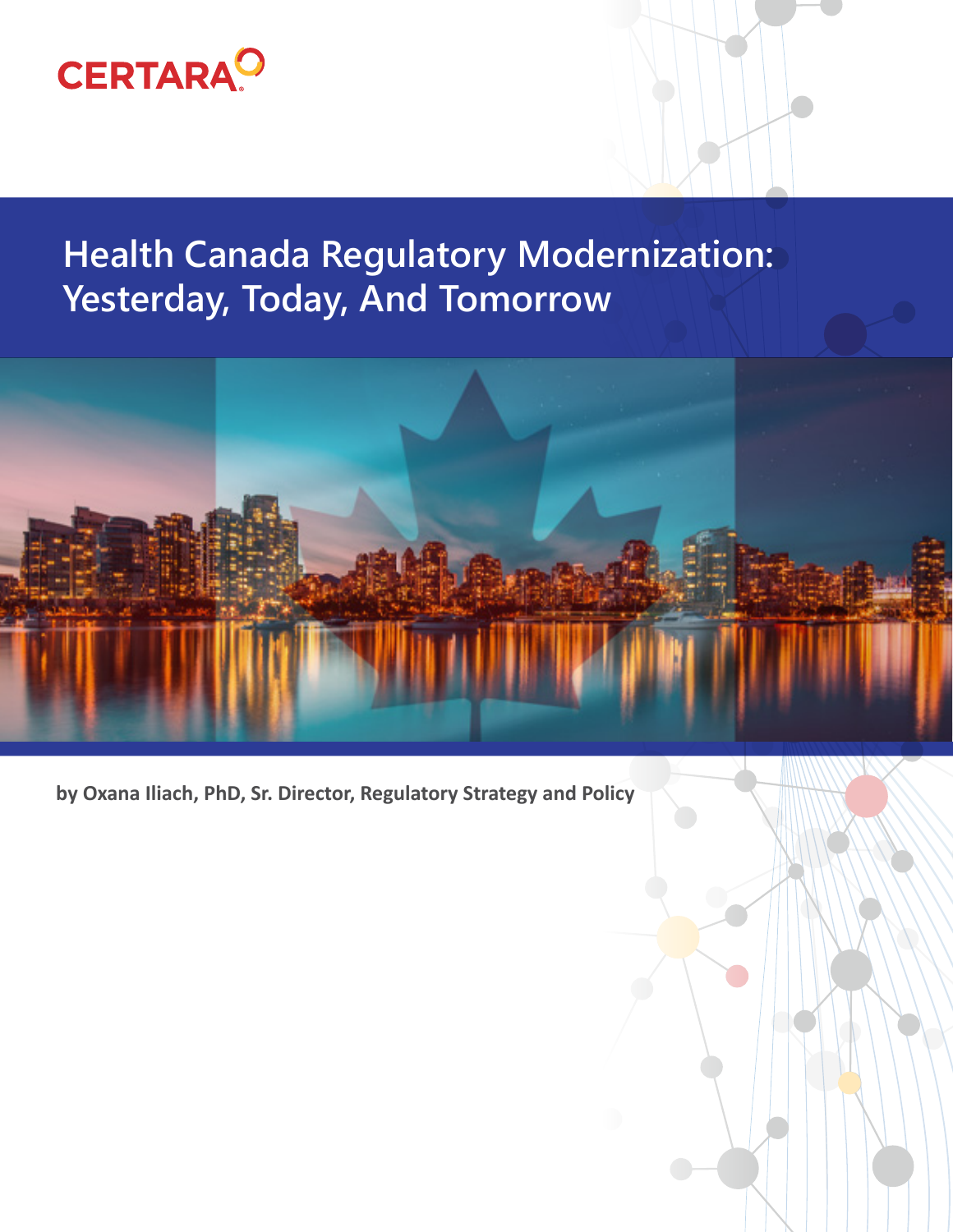

# Health Canada Regulatory Modernization: Yesterday, Today, And Tomorrow

#### **Overview**

In 2017, Health Canada started a five-year initiative on improving regulatory review of drugs and devices (R2D2)<sup>1</sup>. The goal of this initiative was to develop an agile regulatory system that supports better access to therapeutic products based on healthcare system needs. The outcome should result in a modern and flexible operational system with an updated infrastructure supported by an appropriate cost recovery framework. This system will allow access to clinical information to the public. To achieve this goal, Health Canada developed a plan for transformation in three major areas:

- Collaboration with health partners
- Access to drugs and devices
- Use of real-world evidence

This paper provides overview of the plan, discusses up-to-date progress and gives a glimpse into the future.

## **What is the Plan?**

In support of the plan, Health Canada defined and implemented ten initiatives, as summarized in Figure 1 below :



Figure 1. **Modernization Plan**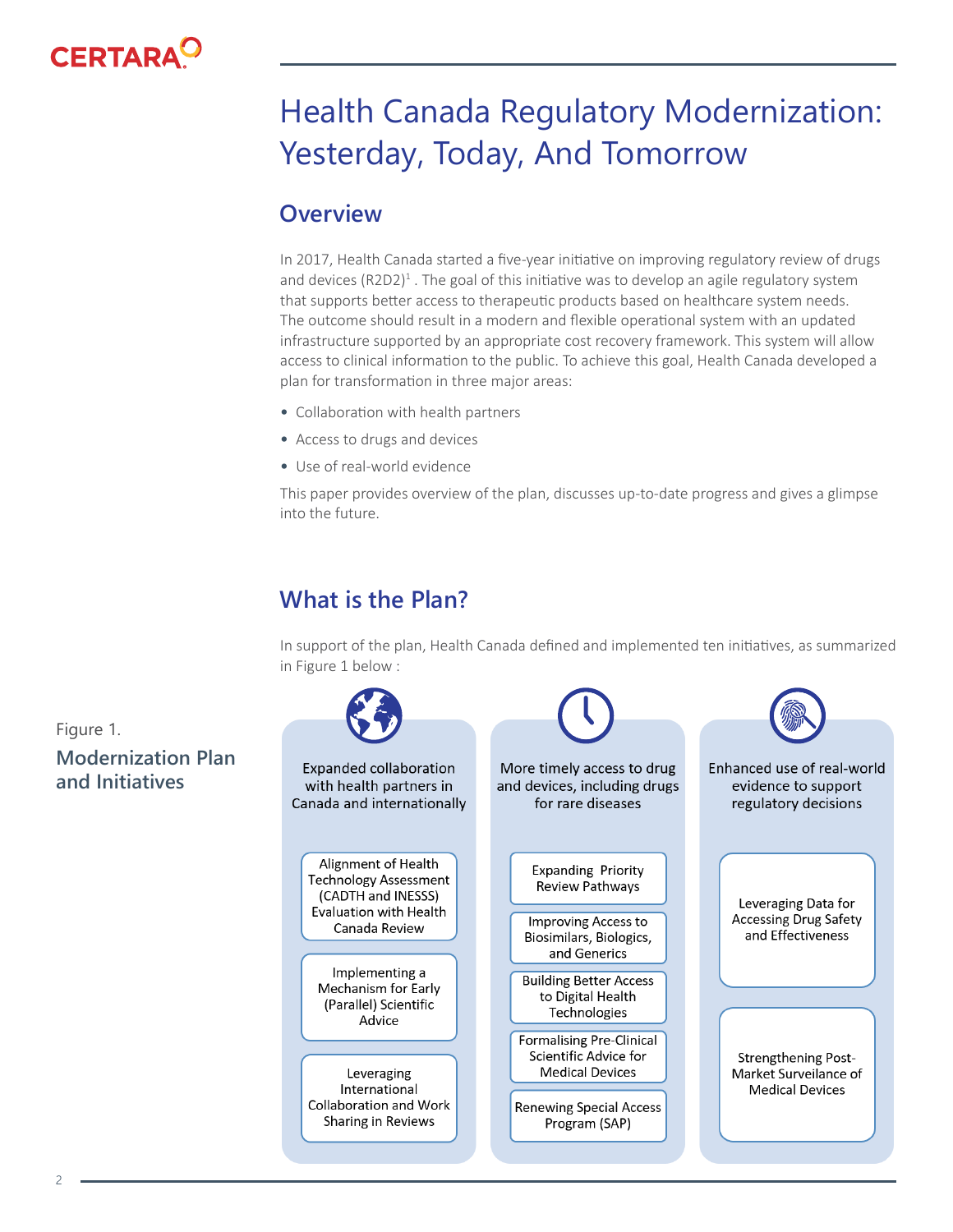## **Overview**

Successful implementation of these ten initiatives was supported by fourteen projects, the majority of which were initiated in 2017 with a goal of completion in 2021. Significant progress was made over the last 4 years. However, in 2020 execution was affected by the COVID-19 pandemic. The current status is summarized in the Table 1 below:

#### **Table 1 Summary of Projects in support of the Modernization Plan implementation**

| <b>R2D2 Initiatives and Projects</b>                                                                                   | <b>Outcome and Current Status</b><br>(Completed Items are Shaded)                                                                                                                                                                                                                                                                                                                                                                                                                                                                                                                                                                                 |  |  |
|------------------------------------------------------------------------------------------------------------------------|---------------------------------------------------------------------------------------------------------------------------------------------------------------------------------------------------------------------------------------------------------------------------------------------------------------------------------------------------------------------------------------------------------------------------------------------------------------------------------------------------------------------------------------------------------------------------------------------------------------------------------------------------|--|--|
| Alignment of Health Technology Assessment<br>(CADTH and INESSS) Evaluation with Health<br>Canada Review <sup>2,3</sup> | • Pilot project for oncology drugs with CADTH was completed in<br>December 2017<br>• Time savings was approximately 5 weeks for one submission<br>• CADTH and INESSS is now accepting all submissions up to 180<br>days prior to Notice of Compliance (NOC)<br>• All parts of the project are fully implemented                                                                                                                                                                                                                                                                                                                                   |  |  |
| Implementing a Mechanism for Early (Parallel)<br>Scientific Advice <sup>4</sup>                                        | • Sponsors can obtain advice from the Health Canada (HC) and the<br>Health Technology Assessment (HTA) in parallel<br>• It is built on CADTH's Scientific Advice Program and will follow<br>the same processes and timelines, including CADTH's eligibility<br>criteria and fee requirements<br>• Guidance document was developed for consultation in 2019 <sup>5</sup><br>• Project was targeted for completion by spring 2020, updates are<br>pending due to the impact of COVID-19 pandemic                                                                                                                                                    |  |  |
| Leveraging International Collaboration and<br>Work Sharing in Reviews <sup>6</sup>                                     | • Two goals were set: 1) standardize the use of reviews conducted<br>by other Regulatory Agencies to gain efficiencies in HC review of<br>submissions for prescription drugs for human use and 2) allow<br>authorizations for certain drugs that meet an unmet medical<br>need to be based on a foreign decision<br>• On July 4, 2018, Health Canada approved Erleada, the first<br>drug to be evaluated under the Australia-Canada-Singapore-<br>Switzerland (ACSS) Consortium's New Chemical Entities Work<br>Sharing Trial <sup>7</sup> .<br>• Work sharing under framework of ACSS and Project Orbis is fully<br>implemented <sup>8,9</sup> . |  |  |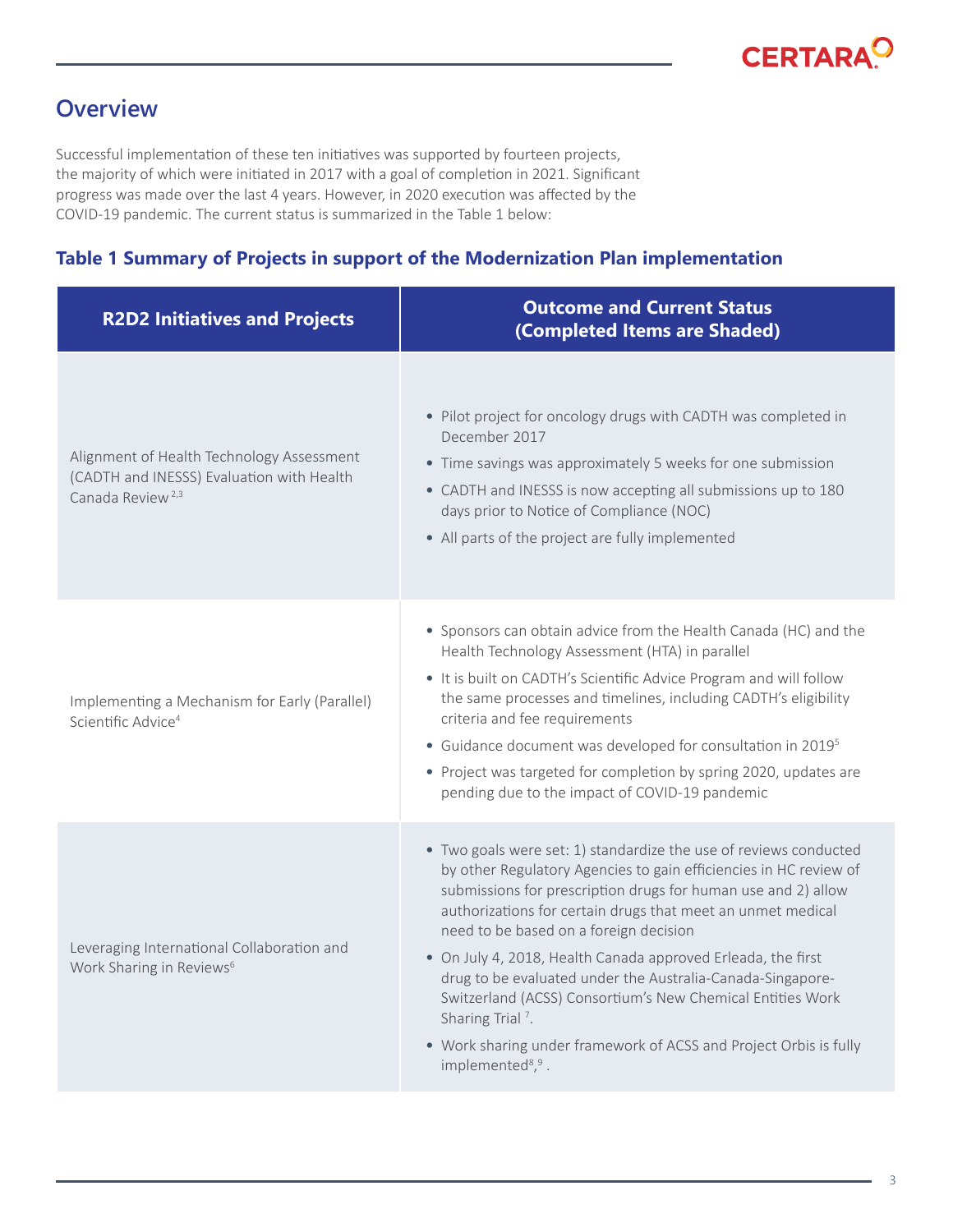

| <b>R2D2 Initiatives and Projects</b>                                            | <b>Outcome and Current Status</b><br>(Completed Items are Shaded)                                                                                                                                                                                                                                                                                                                                                                                                                                                                                                                                   |  |  |
|---------------------------------------------------------------------------------|-----------------------------------------------------------------------------------------------------------------------------------------------------------------------------------------------------------------------------------------------------------------------------------------------------------------------------------------------------------------------------------------------------------------------------------------------------------------------------------------------------------------------------------------------------------------------------------------------------|--|--|
| Expanding Priority Review Pathways <sup>10</sup>                                | • The goal is to build new review pathways for those drugs shown<br>to meet health care system needs<br>• Draft Guidance: Accelerated Review of Human Drug Submissions<br>was released for consultation in 2019 <sup>11</sup><br>• The guidance proposed to establish a single pathway for<br>accelerated review; provide two different options for screening<br>process, and define eligibility criteria for submission under<br>accelerated review<br>• Currently priority review is being applied on a "case-by-case"<br>basis                                                                   |  |  |
| Improving Access to Biosimilars, Biologics, and<br>Generics <sup>12, 13</sup>   | • The goal was to increase review capacity and involve<br>international work-sharing and information sharing for generics<br>• Revision to the Food and Drug Regulations <sup>14</sup> , supported by<br>consultation on draft guidance, <sup>15</sup> were proposed, but not yet<br>implemented<br>• Project was targeted for completion by fall 2020, updates are<br>pending due to the impact of the COVID-19 pandemic                                                                                                                                                                           |  |  |
| Building Better Access to Digital Health<br>Technologies <sup>16</sup>          | • The goal was to build capacity for digital health technologies,<br>for example artificial intelligence and telerobotics and increase<br>technical review capacity to ensure faster times to market for<br>innovative devices<br>• The new Digital Health Review Division <sup>17</sup> was created within the<br>Therapeutic Products Directorate's Medical Devices Bureau<br>• Scientific Advisory Committee for Digital Health Technology was<br>established <sup>18</sup><br>• Project was targeted for completion by fall 2020, updates are<br>pending due to the impact of COVID-19 pandemic |  |  |
| Formalising Pre-Clinical Scientific Advice for<br>Medical Devices <sup>19</sup> | • Project aims to develop new ways for medical device<br>stakeholders to engage with Health Canada. This is done through<br>pre-clinical meetings and an e-learning course/tool<br>• E-learning tool was launched in March 2019 <sup>20</sup><br>• Pre-clinical meeting pilot is ongoing since 2018 <sup>21</sup><br>• Project was targeted for completion by June 2020, updates are<br>pending due to the impact of the COVID-19 pandemic                                                                                                                                                          |  |  |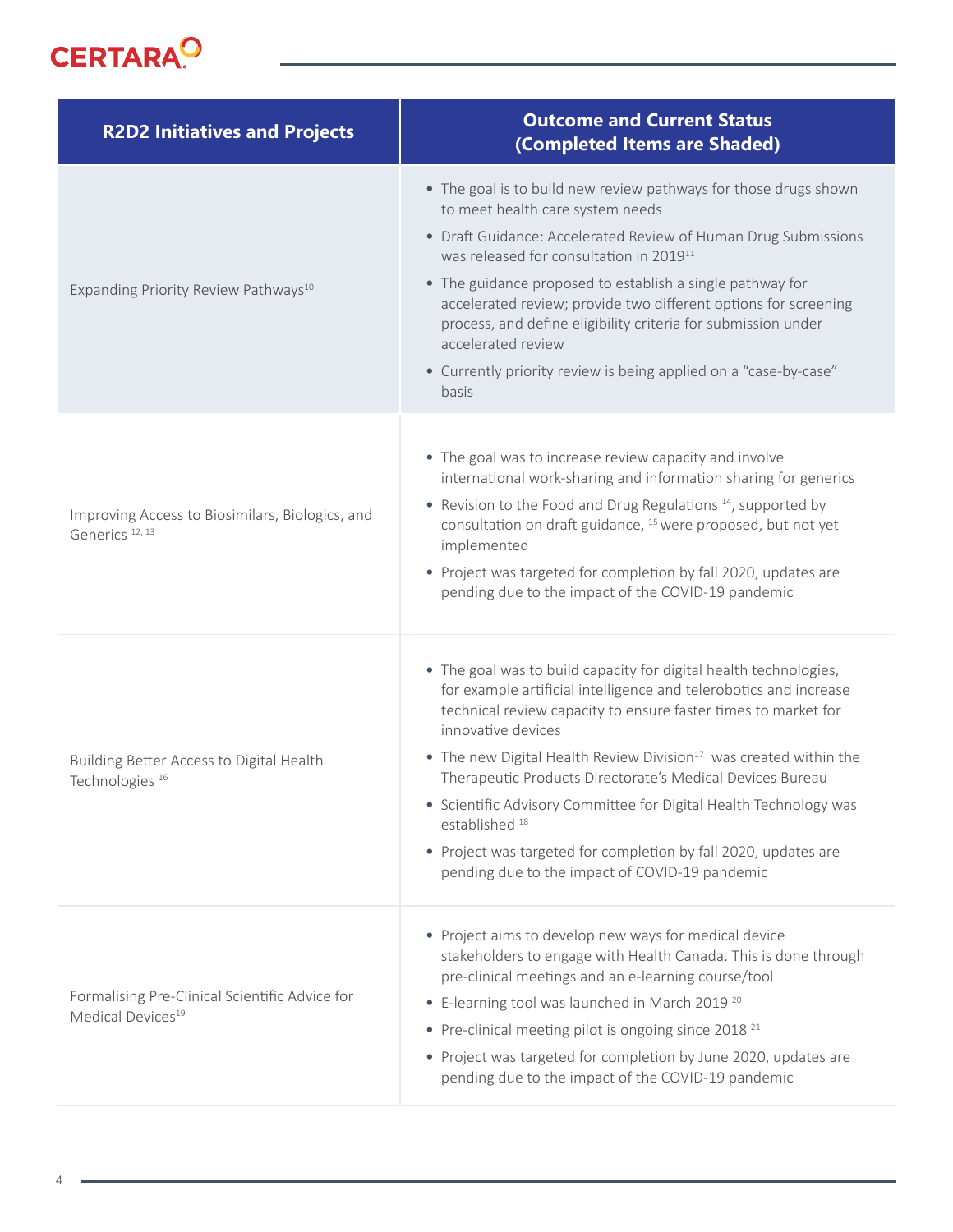

| <b>R2D2 Initiatives and Projects</b>                                         | <b>Outcome and Current Status</b><br>(Completed Items are Shaded)                                                                                                                                                                                                                                                                                                                                                                                                                                                                                                                                                      |  |  |
|------------------------------------------------------------------------------|------------------------------------------------------------------------------------------------------------------------------------------------------------------------------------------------------------------------------------------------------------------------------------------------------------------------------------------------------------------------------------------------------------------------------------------------------------------------------------------------------------------------------------------------------------------------------------------------------------------------|--|--|
| Renewing Special Access Program (SAP) <sup>22</sup>                          | • Project intends to reduce paperwork through implementation<br>of an electronic system, increase transparency, and put forward<br>new regulations for military and public health emergencies<br>• Consultations were conducted on Draft Guidance Document<br>for Industry and Practitioners on the Special Access Program<br>(SAP) for Drugs <sup>23</sup> and Draft Guidance: Public or Canadian<br>Armed Forces Health Emergencies- Drugs for Immediate Use or<br>Stockpiling <sup>24</sup><br>• Project was targeted for completion by fall of 2020, updates are<br>pending due to the impact of COVID-19 pandemic |  |  |
| Leveraging Data for Accessing Drug Safety and<br>Effectiveness <sup>25</sup> | • Project aims to a) increase use of real world evidence (RWE) for<br>regulatory decision making, b) sharing RWE with health system<br>partners, c) increase clarity for stakeholders on where and how<br>RWE can be used, and d) improve access to drugs through the<br>use of new sources of evidence<br>• Project is currently ongoing, target for completion is fall 2022                                                                                                                                                                                                                                          |  |  |
| Strengthening Post-Market Surveillance of<br>Medical Devices <sup>26</sup>   | • Project intends to a) improve ability to monitor safety and<br>effectiveness of medical devices, b) better use of RWE for<br>regulatory decision making, c) more proactive surveillance for<br>monitoring devices safety and effectiveness, and d) enhances<br>ability to manage identified safety risks for medical devices<br>• Project was targeted for completion by fall of 2020, updates are<br>pending due to the impact of the COVID-19 pandemic                                                                                                                                                             |  |  |

In addition to the projects listed above, the Cost Recovery Renewal initiative was completed, revised fees were implemented on April 1, 2020, and Final Report: Fees for Drugs and Medical Devices is available.<sup>27</sup> In addition, public release of the clinical information initiative has been completed and the Food and Drug Regulations<sup>28</sup> and Medical Devices Regulations<sup>29</sup> were updated to incorporate provisions for disclosure of information in respect to clinical studies or investigational testing.

As demonstrated above, implementation of R2D2 is significantly changing Health Canada's approach to the whole process of evaluation and approval of drugs and devices making it more agile, flexible, and, at the same time, maintaining a quality review and compliance with the Food and Drugs Act<sup>30</sup> and supporting Regulations.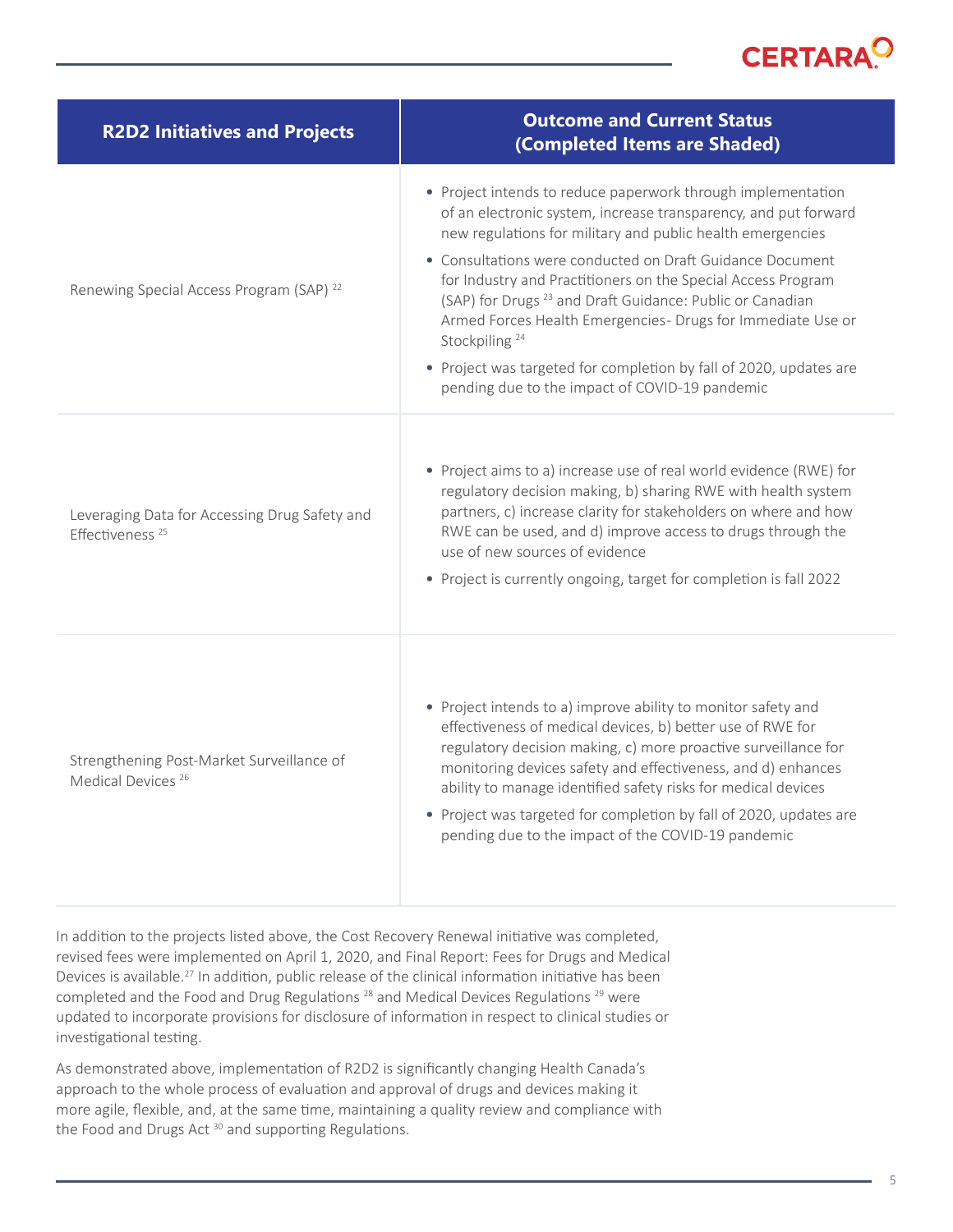

### **What is the Regulatory Enrollment Process?**

Regulatory Enrollment Process (REP) is a recent example of ongoing Health Canada regulatory modernization.

On April 22, 2020, while in the midst of COVID-19 initiatives, Health Canada requested sponsor participation in the Regulatory Enrollment Process (REP), a non-functional pilot for clinical trial regulatory activities. $31$  The REP enables clinical trial sponsors to send documents in a secure manner, with reduced transmission times and cost via the Common Electronic Submission Gateway (CESG). The implementation of REP for clinical trial activities is the last stage of overall REP implementation. Its success has been proven during pilot projects for pharmaceutical and biologic human drug regulatory activities, which resulted in mandatory implementation of REP and CESG for these activities on October 1, 2020.<sup>32</sup>

REP replaces the processes for the existing Health Canada 3011: Drug Submission Application Form and the Drug Submission - Application Fee Form for Human and Disinfectant Drugs. REP implementation provides several advantages, such as elimination of the use of media (CDs etc.), speeding up data entry and transmission, and increasing accuracy and reliability of submitted information. Sponsors should be aware that to comply with Health Canada requirements and take advantage of REP, sponsors have to complete the following steps (Figure 2), prior to using REP for first regulatory submission.<sup>33</sup>

| s and | 3 months prior                                                   | 1 month prior to                                                                                                                           | 2 weeks prior to                                                                                                   | Included with                                                                                                                         |
|-------|------------------------------------------------------------------|--------------------------------------------------------------------------------------------------------------------------------------------|--------------------------------------------------------------------------------------------------------------------|---------------------------------------------------------------------------------------------------------------------------------------|
|       | to submission                                                    | submission                                                                                                                                 | submission                                                                                                         | the submission                                                                                                                        |
|       | • Set a Common<br>Electronic<br>Submission<br>Gateway<br>account | $\bullet$ Obtain<br>company ID:<br>for new<br>company<br>(never<br>submitted to<br>Health Canada)<br>or to amend<br>company<br>information | $\bullet$ Obtain a<br>dossier ID for<br>new dossier or<br>converting<br>dossier from<br>non-eCTD to<br>eCTD format | • Complete REP<br>Product<br>Information<br>Template:<br>duration of<br>preparation<br>depends on<br>the complexity<br>of the product |

#### **What is in the Future?**

The R2D2 initiative is still ongoing, but its success has laid a foundation for the Forward Regulatory Plan 2020-2022 with the specific focus on modernization of regulations of clinical trials.34 The ongoing execution of the Modernization Plan has already improved Health Canada's operations. The final goal of the plan is to allow Health Canada to operate faster and more efficiently, while maintaining a high quality of work. This goal is becoming more feasible as plan implementation is progressing. This inevitably will result in more innovative medicines becoming available to Canadian patients.

#### Figure 2.

#### **REP Steps Timeline**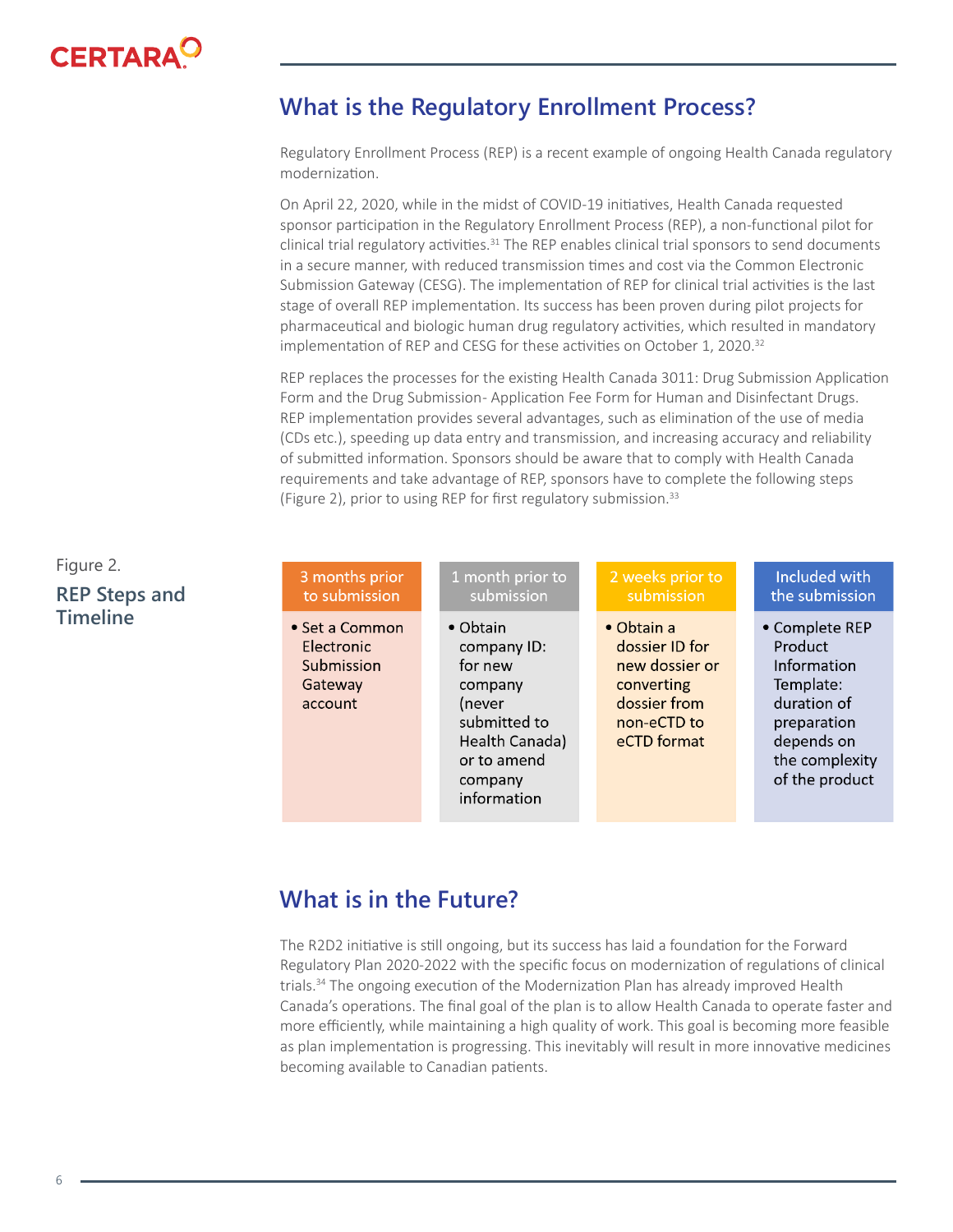

## **Summary**

The regulatory landscape in Canada is undergoing fundamental change through execution of the Regulatory Modernization Plan. As discussed above, initial implementation of the plan has already demonstrated improvement. For example, replacement of drug submission consecutive review by Health Canada and HTA with parallel review allows significant reduction in time and efforts, from both agencies as well as sponsors. Implementation of a secure electronic submission Gateway allows elimination of non-electronic interactions and increases speed and efficiency of communication.

This new agile regulatory system, in combination with implementation of the REP process and the uncertainty of pandemic, requires sponsors to make additional considerations in their regulatory strategy. It could be particularly challenging for pharma companies to include Canada in their global regulatory strategy because they are often focused on big markets such as the EU and USA. Our Certara/Synchrogenix drug development and regulatory consulting experts are ready to share their knowledge and work with you to ensure that you follow the correct processes and procedures for your development strategy and submissions. We offer a wide range of resources to optimize your development pathway and regulatory strategy for interacting with Health Canada to accelerate your product to the Canadian Market.

Contact us for further assistance.

#### About the Author



Oxana Iliach, PhD Sr. Director, Regulatory Strategy and Policy

Dr. Iliach has more than 15 years of experience in the healthcare industry including the last 10+ years in regulatory affairs. She has expertise in developing and executing regulatory strategies for drugs for rare diseases, pediatrics, and biosimilars, with a focus on Chemistry, Manufacturing and Control (CMC). Oxana has experience with the FDA, EMA, Health Canada, and other smaller agencies. She has a MSc in Chemistry and PhD in Pharmaceutical Science. She is also a professor at Seneca College, Toronto, Canada, where she teaches a course on clinical trials regulations.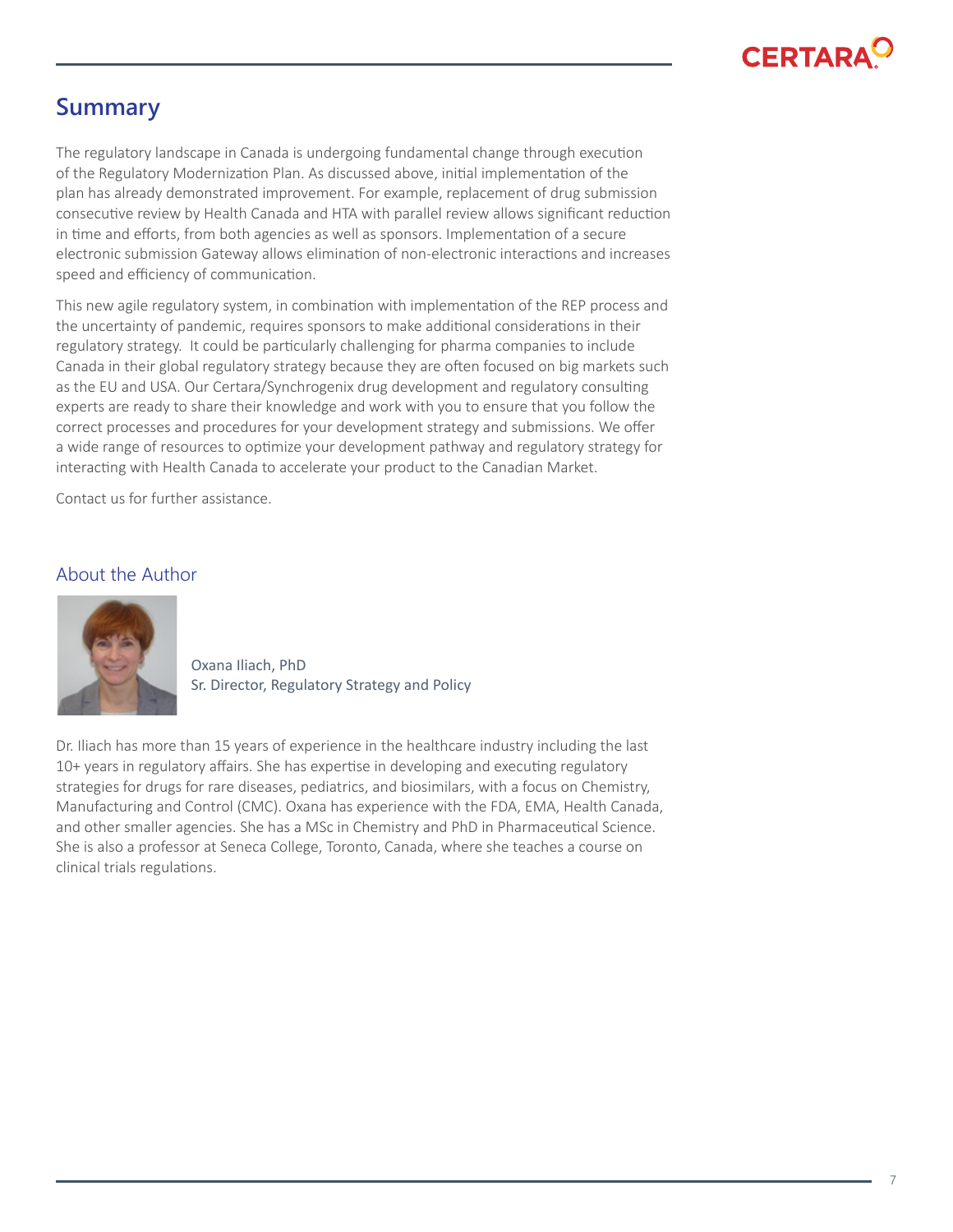

#### **References**

- 1. Health Canada. Improving the regulatory review of drugs and devices website and presentations at CAPRA events. Last accessed January 5, 2021: https://www.canada.ca/en/ health-canada/corporate/transparency/regulatory-transparency-and-openness/improvingreview-drugs-devices.html
- 2. Health Canada. Aligned reviews for certain drugs. Last accessed January 6, 2021: https:// www.canada.ca/en/health-canada/corporate/transparency/regulatory-transparency-andopenness/improving-review-drugs-devices/aligned-review-of-certain-drugs.html
- 3. Health Canada. Notice to industry: Aligned reviews between Health Canada and health technology assessment organizations. Last accessed January 6, 2021: https://www.canada. ca/en/health-canada/corporate/transparency/regulatory-transparency-and-openness/ improving-review-drugs-devices/notice-aligned-reviews-health-canada-health-technologyassessment-organizations.html
- 4. Health Canada. Early scientific advice to manufacturers. Last accessed January 6, 2021: https://www.canada.ca/en/health-canada/corporate/transparency/regulatorytransparency-and-openness/improving-review-drugs-devices/early-scientific-advicemanufacturers.html
- 5. Notice to Industry: Health Canada and CADTH launch new initiative to provide early parallel scientific advice. Last accessed January 5, 2021: https://www.canada.ca/en/healthcanada/corporate/transparency/regulatory-transparency-and-openness/improving-reviewdrugs-devices/notice-early-panel-scientific-advice.html
- 6. Health Canada. Use of foreign reviews and decisions. Last accessed January 6, 2021: https://www.canada.ca/en/health-canada/corporate/transparency/regulatorytransparency-and-openness/improving-review-drugs-devices/use-of-foreign-reviews-anddecisions.html
- 7. Health Canada. Australia Canada Singapore Switzerland (ACSS) Consortium Erleada approval. Last accessed January 6, 2021: https://www.canada.ca/en/health-canada/ corporate/transparency/regulatory-transparency-and-openness/improving-review-drugsdevices/notice-erleada.html
- 8. Health Canada approves new drug to treat metastatic breast cancer through international and domestic joint reviews. Last accessed January 6, 2021: https://www.canada.ca/en/ health-canada/news/2019/04/health-canada-approves-new-drug-to-treat-metastaticbreast-cancer-through-international-and-domestic-joint-reviews.html
- 9. FDA. Project Orbis: Strengthening International Collaboration for Oncology Product Reviews, Faster Patient Access to Innovative Therapies. Last accessed January 6, 2021: https://www.fda.gov/news-events/fda-voices/project-orbis-strengthening-internationalcollaboration-oncology-product-reviews-faster-patient
- 10. Health Canada. Expanding priority review pathways for drugs that meet health care system needs. Last accessed January 6, 2021: https://www.canada.ca/en/health-canada/ corporate/transparency/regulatory-transparency-and-openness/improving-review-drugsdevices/expanding-priority-review-pathways-for-drugs-meet-health-care-system-needs. html
- 11. Health Canada. Consultation on Draft Guidance: Accelerated Review of Human Drug Submissions. Last accessed January 6, 2021: https://www.canada.ca/en/health-canada/ programs/consultation-draft-guidance-accelerated-review-human-drug-submissions.html
- 12. Health Canada. Improving access to biosimilars and biologics. Last accessed January 6, 2021: https://www.canada.ca/en/health-canada/corporate/transparency/regulatory-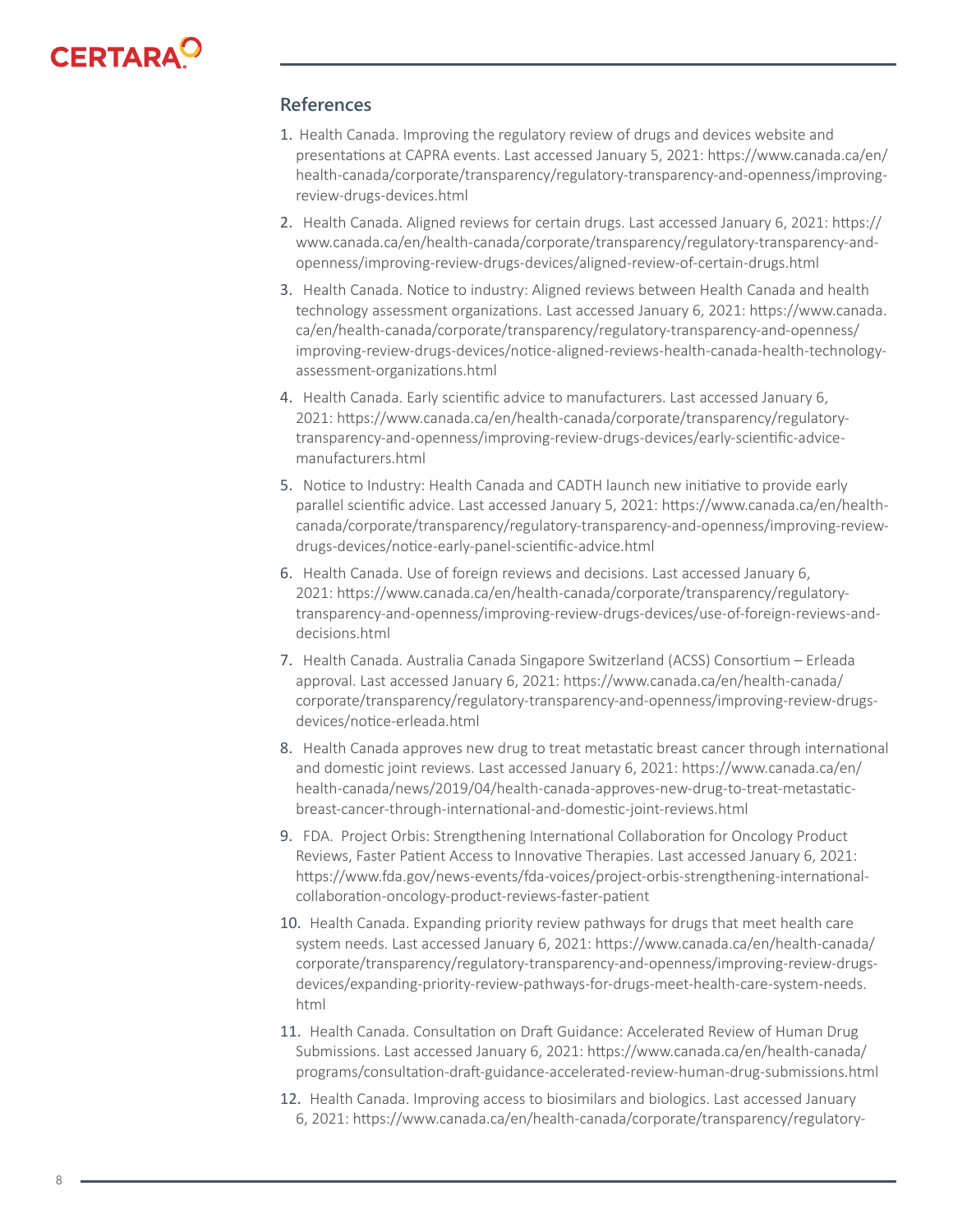## **CERTARA<sup>C</sup>**

transparency-and-openness/improving-review-drugs-devices/improving-access-biosimilarsbiologics.html

- 13. Health Canada. Improving access to generic drugs. Last accessed January 6, 2021: https:// www.canada.ca/en/health-canada/corporate/transparency/regulatory-transparency-andopenness/improving-review-drugs-devices/improving-access-generic-drugs.html
- 14. Canada Gazette, Part I, Volume 153, Number 13: Regulations Amending the Food and Drug Regulations (Improving Access to Generics). March 30, 2019. Last accessed January 6, 2021: http://gazette.gc.ca/rp-pr/p1/2019/2019-03-30/html/reg2-eng.html
- 15. Health Canada. Consultation of Draft Guidance Documents: Identifying and Labelling Medicinal Ingredients, Generic Drug Equivalence: Medicinal Ingredients. Last accessed January 6, 2021: https://www.canada.ca/en/health-canada/services/drugs-health-products/ public-involvement-consultations/drug-products/consultation-profile-draft-generic-drugequivalence.html
- 16. Health Canada. Building better access to digital health technologies. Last accessed January 6, 2021: https://www.canada.ca/en/health-canada/corporate/transparency/ regulatory-transparency-and-openness/improving-review-drugs-devices/building-betteraccess-digital-health-technologies.html
- 17. Health Canada. Notice: Health Canada's Approach to Digital Health Technologies. Last accessed January 6, 2021: https://www.canada.ca/en/health-canada/services/drugs-healthproducts/medical-devices/activities/announcements/notice-digital-health-technologies. html
- 18. Health Canada. Digital Health Technologies. Last accessed January 6, 2021: https://www. canada.ca/en/health-canada/services/drugs-health-products/medical-devices/activities/ scientific-expert-advisory-committees/digital-health-technologies.html
- 19. Health Canada. Device advice for medical devices. Last accessed January 6, 2021: https:// www.canada.ca/en/health-canada/corporate/transparency/regulatory-transparency-andopenness/improving-review-drugs-devices/device-advice-medical-devices.html
- 20. Health Canada. Understanding how medical devices are regulated in Canada. Last accessed January 6, 2021: https://training-formation.phac-aspc.gc.ca/course/index. php?categoryid=42&lang=en
- 21. Notice: Device Advice: Health Canada launching a new pilot project to formalise a framework aimed at offering regulatory advice to medical device manufacturers. Last accessed January 6, 2021: https://www.canada.ca/en/health-canada/services/drugs-healthproducts/medical-devices/activities/announcements/device-advice-pilot.html
- 22. Health Canada. Renewal of the Special Access Programme. Last accessed January 6, 2021: https://www.canada.ca/en/health-canada/corporate/transparency/regulatorytransparency-and-openness/improving-review-drugs-devices/renewal-special-accessprogramme.html
- 23. Health Canada. Draft Guidance Document for Industry and Practitioners on the Special Access Program (SAP) for Drugs. Last accessed January 6, 2021: https://www.canada.ca/ en/health-canada/services/drugs-health-products/public-involvement-consultations/drugproducts/draft-guidance-industry-practitioners-special-access-program.html
- 24. Health Canada. Draft Guidance: Public or Canadian Armed Forces Health Emergencies - Drugs for Immediate Use or Stockpiling. Last accessed January 6, 2021: https://www. canada.ca/en/health-canada/services/drugs-health-products/public-involvementconsultations/drug-products/draft-guidance-drugs-immediate-use-stockpiling-publiccanadian-armed-forces.html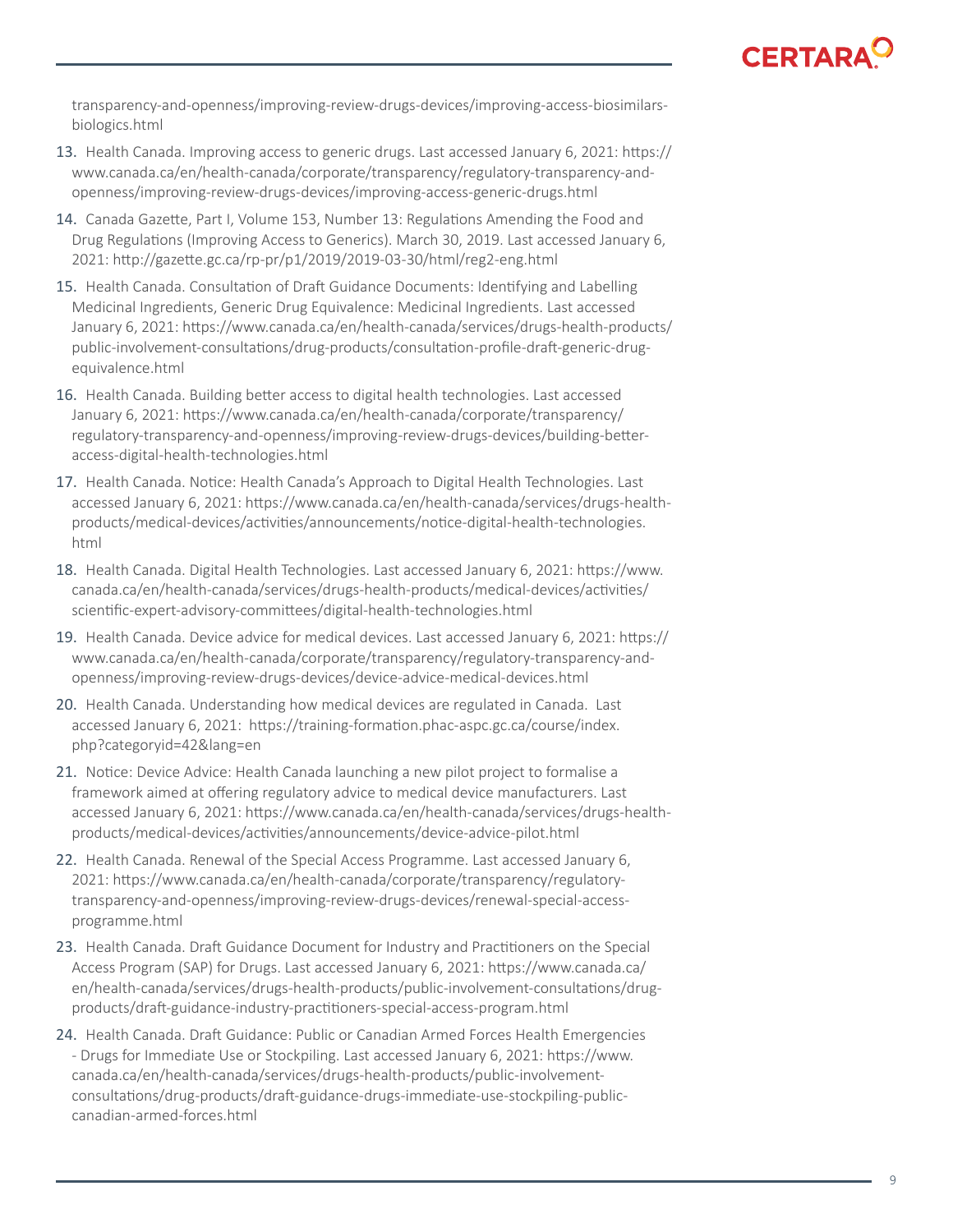# **CERTARA**

- 25. Health Canada. Strengthening the use of real world evidence for drugs. Last accessed January 6, 2021: https://www.canada.ca/en/health-canada/corporate/transparency/ regulatory-transparency-and-openness/improving-review-drugs-devices/strengthening-usereal-world-evidence-drugs.html
- 26. Health Canada. Strengthening the use of real world evidence and regulations for medical devices. Last accessed January 6, 2021: https://www.canada.ca/en/health-canada/ corporate/transparency/regulatory-transparency-and-openness/improving-review-drugsdevices/strengthening-real-world-evidence-medical-devices.html
- 27. Health Canada. Final Report: Fees for Drugs and Medical Devices. Last accessed January 6, 2021: https://www.canada.ca/en/health-canada/services/publications/drugs-healthproducts/fees-drugs-medical-devices.html
- 28. Health Canada. Regulations Amending the Food and Drug Regulations (Public Release of Clinical Information). Last accessed January 6, 2021: http://gazette.gc.ca/rp-pr/ p1/2017/2017-12-09/html/reg3-eng.html
- 29. Health Canada. Regulations Amending the Medical Devices Regulations (Public Release of Clinical Information). Last accessed January 6, 2021: http://gazette.gc.ca/rp-pr/ p1/2017/2017-12-09/html/reg4-eng.html
- 30. Food and Drugs Act. Last accessed December 28, 2020: https://laws-lois.justice.gc.ca/ eng/acts/f-27/
- 31. Health Canada. Updated Notice: Regulatory Enrolment Process (REP) Non-Functional Pilot for Clinical Trials. Last accessed December 28, 2020: https://www.canada.ca/en/ health-canada/services/drugs-health-products/drug-products/applications-submissions/ guidance-documents/regulatory-enrolment-process/updated-notice-non-functional-pilotclinical-trials.html
- 32. Health Canada. Notice: Confirmation of the Mandatory use of the Regulatory Enrolment Process (REP) as of October 1, 2020. Last accessed December 28, 2020: https://www. canada.ca/en/health-canada/services/drugs-health-products/drug-products/applicationssubmissions/guidance-documents/regulatory-enrolment-process/notice.html
- 33. Health Canada. Regulatory Enrolment Process (REP) for Pharmaceuticals and Biologics. Last accessed December 28, 2020: https://health-products.canada.ca/rep-pir/index.html
- 34.Health Canada. Forward Regulatory Plan 2020-2022. Last accessed March 19, 2021: https://www.canada.ca/en/health-canada/corporate/about-health-canada/legislationguidelines/acts-regulations/forward-regulatory-plan.html